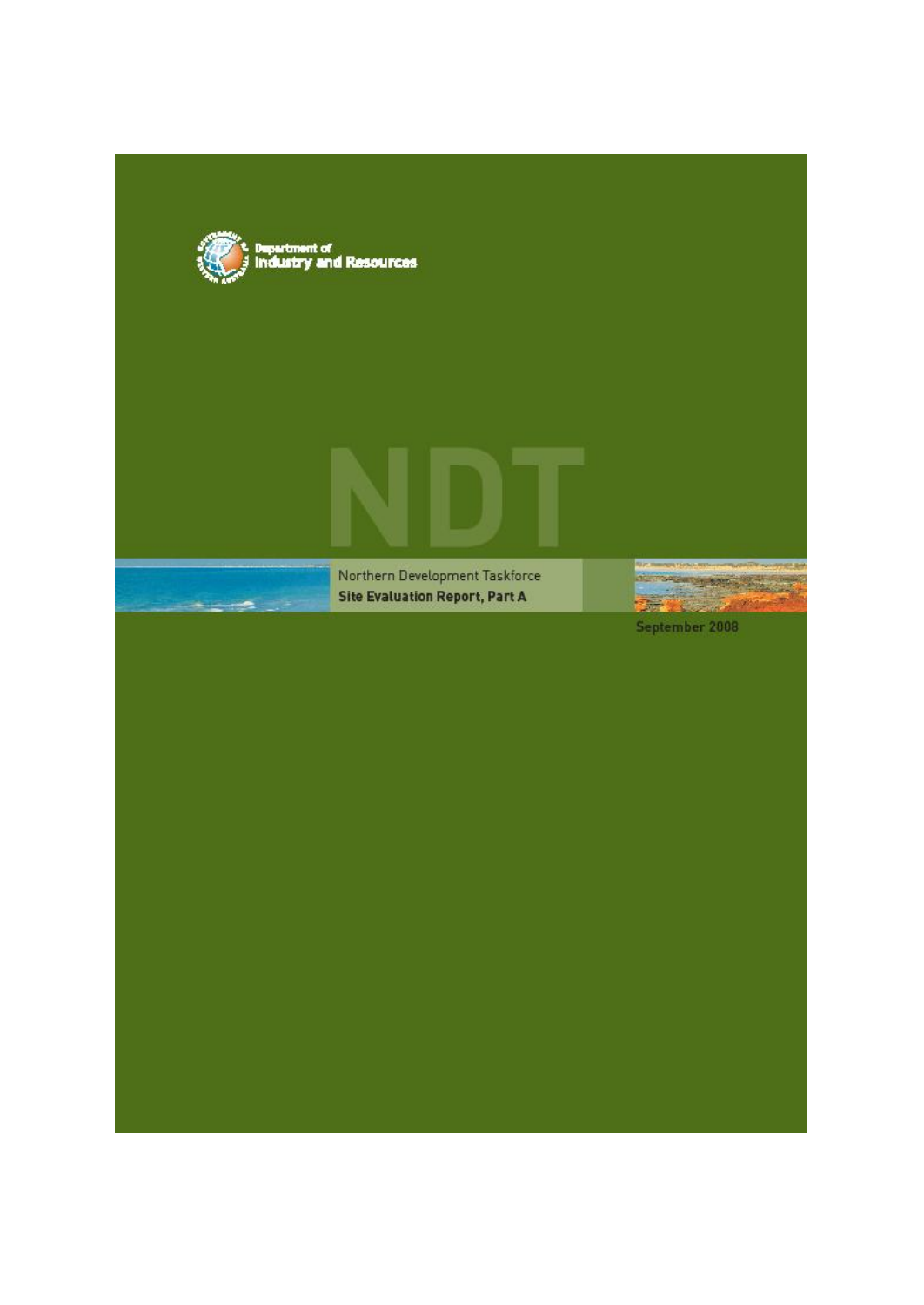# **Table of Contents**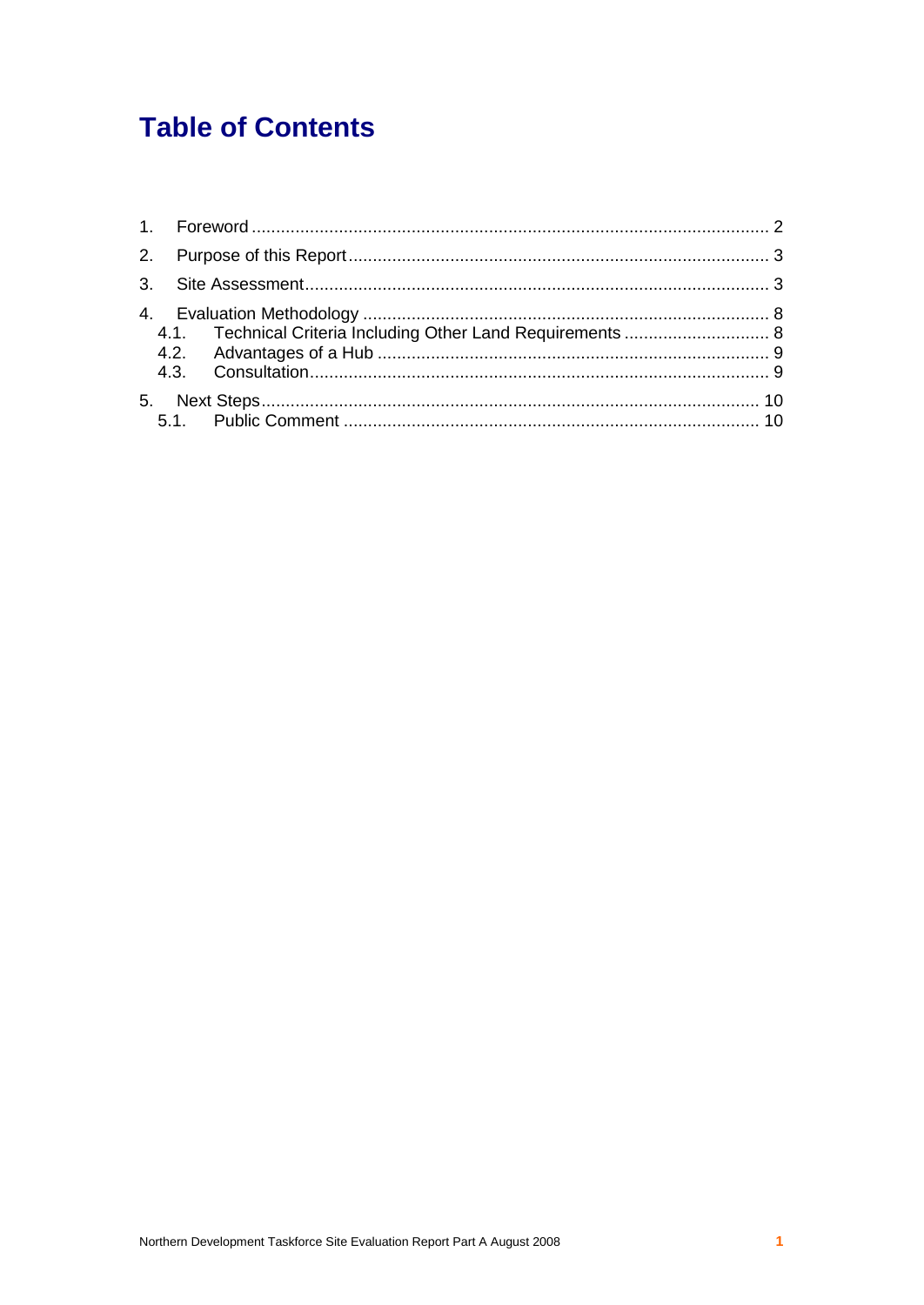# 1. Foreword

This report has been prepared by the Northern Development Taskforce which was established by the Carpenter Government in June 2007.

One of the key tasks of the Taskforce has been to identify a potential location, or locations, for the processing of Browse Basin gas in the Kimberley. On 4 July 2008, the Taskforce released an interim report that identified eleven potential sites for evaluation of technical, environmental and heritage issues.

Further analysis of those sites was subsequently carried out and this report is a result of that process. It short-lists four sites that are considered technically viable for the purpose of gas processing.

The report is being released as part of the ongoing consultative process, and in accordance with the Strategic Assessment Agreement entered into between the Government of Western Australia and the Australian Government in February 2008.

Chair, Northern Development Taskforce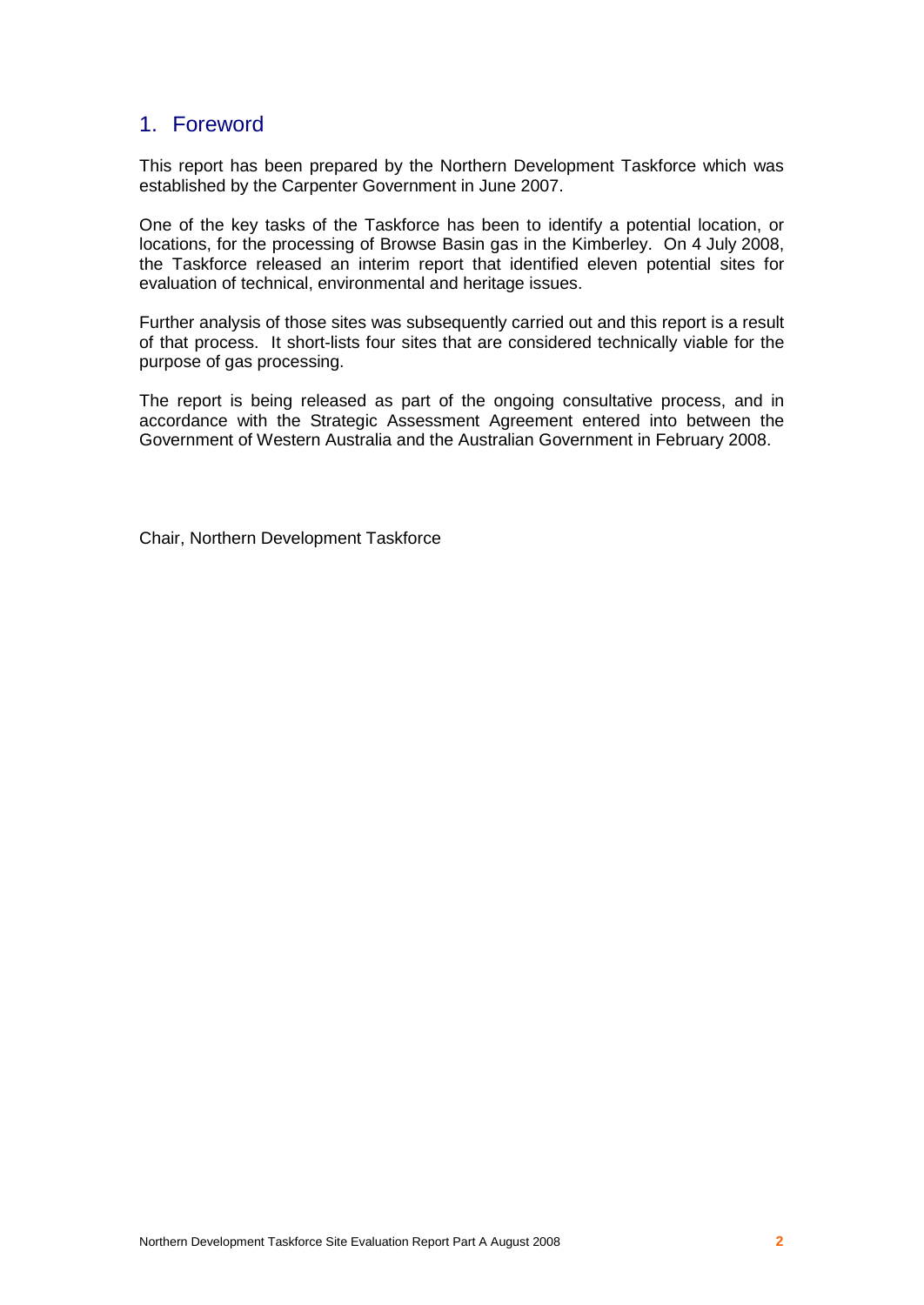# 2. Purpose of this Report

The purpose of the Northern Development Taskforce (NDT) site evaluation report is to document technical data and the outcome of stakeholder consultation undertaken in support of the assessment of potential sites in the Kimberley for the development of a LNG hub for the processing of Browse Basin gas reserves. This report is the second of three reports to be released under the Strategic Assessment process agreed by the Government of Western Australian and the Australian Government as outlined in the NDT interim report July 2008.

The site evaluation report, and the process which informed it, will also provide the Traditional Owners of the Kimberley through their representatives, the Kimberley Land Council, with information to assist them with their decision-making regarding the granting of their agreement to gas processing in the Kimberley.

The NDT is also seeking public comment on the report and advice from the Environmental Protection Authority (EPA) and Commonwealth Department of the Environment, Water, Heritage and the Arts (DEWHA) on the short list of sites recommended as a result of this site evaluation process. A final site selection report will be released following the public comment period, receipt of EPA and DEWHA advice and the outcome of the Traditional Owner decision making process.

# 3. Site Assessment

The NDT established a Site Evaluation Panel to conduct the site assessment for each location identified in the interim report. Detail of these sites is available on the Department of Industry and Resources website [www.doir.wa.gov.au/ndt.](http://www.doir.wa.gov.au/ndt.) In addition, a further two sites were added by the Traditional Owners Taskforce established by the Kimberley Land Council (KLC). One of these sites, Cape Voltaire had previously been considered by industry and not selected, while the Anjo Peninsula is a new site.

The Site Evaluation Panel recommendations are as follows:

# **Gourdon Bay**

Though this site is significantly technically constrained and economically challenging, it is broadly supported as potentially one of the more benign sites for net environmental impacts subject to further studies on the potential habitat and flight pathways for migratory birds (given that Gourdon Bay is situated between two Ramsar wetland sites). Development would impact on the pearling, fishing and local Aboriginal communities and would present significant pressures and challenges on the tourism infrastructure and the character of Broome as a tourism destination.

# **It is recommended this site be subject to the hub design concept study, heritage studies and regional impact studies and considered for a LNG hub.**

# **Quondong Point**

This site is recognised as technically viable for development though not without having significant impact on the pearling industry. Development would also present significant pressures and challenges on the tourism infrastructure and the character of Broome as a tourism destination. Quondong Point is a major recreation area for Broome residents and is of considerable Aboriginal cultural significance.

#### **It is recommended this site not be subject to further consideration due to the proximity of more viable sites further north along the same coastal area.**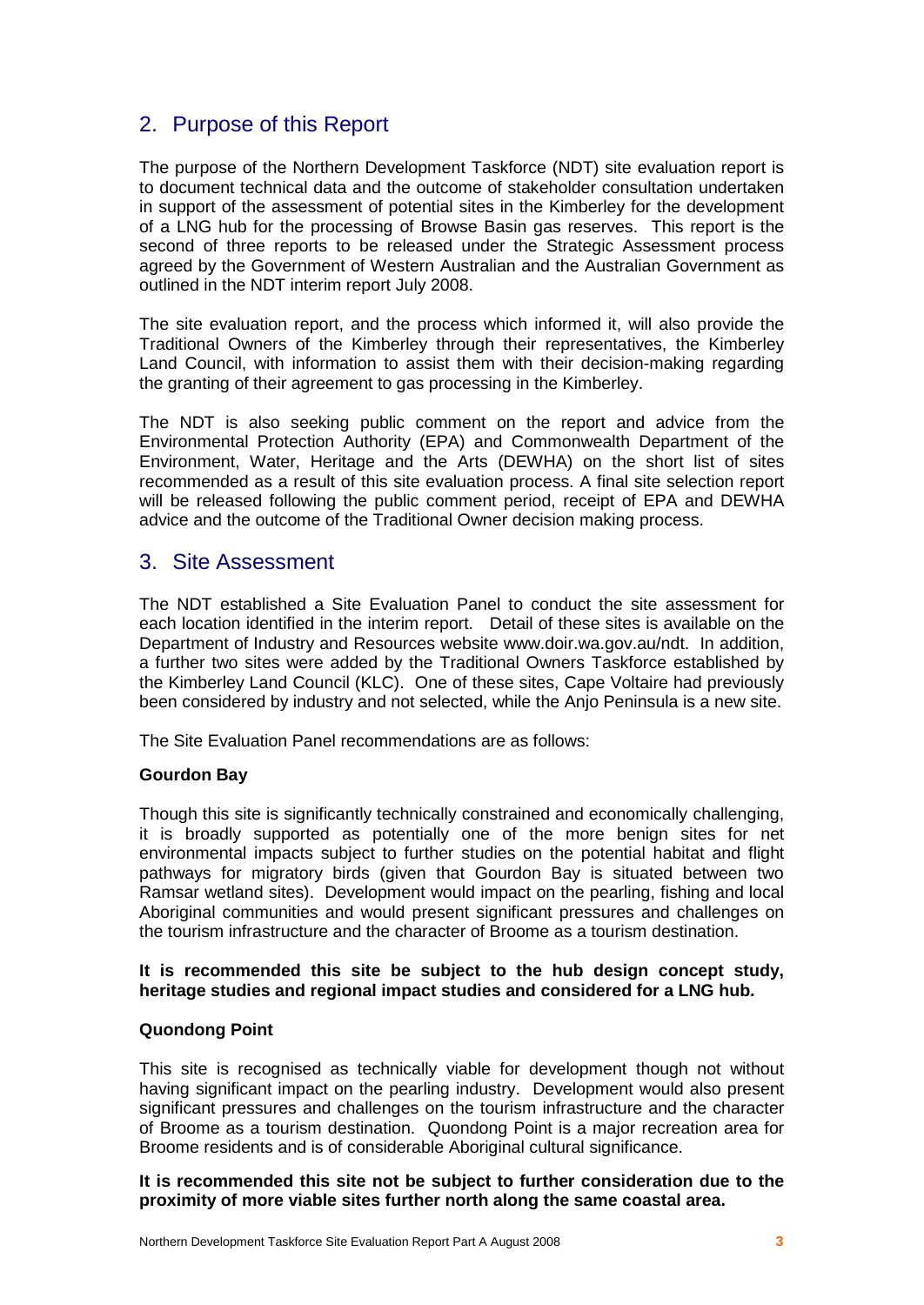#### **James Price Point**

James Price Point or an area to the north of the Point is recognised as technically viable for development though not without having some impact on sensitive marine areas and the pearling and fishing industries. Development would also present significant pressures and challenges on the tourism infrastructure and the character of Broome as a tourism destination. In particular, studies into fish aggregation and whale migration will be critical to establishing whether impacts can be avoided or minimised. The advantage of a site close to Broome is that it would leave the Aboriginal lands in the north of the Peninsula free of industrial development. In addition, shared infrastructure such as the Broome airport would reduce the total hub footprint.

#### **It is recommended this site be subject to the hub design concept study, heritage surveys and regional impact studies and considered for a LNG hub.**

#### **North Head**

North Head is considered technically viable for a hub though the marine environment poses significant challenges for the development of port facilities of sufficient size to service known and unknown proponents. As a North Head development would be in conflict with the developing Aboriginal tourism sector, very innovative design and operational strategies would need to be adopted to avoid significant impact on the whole of the north of the Dampier Peninsula. North Head is situated within a whale migration aggregation area and studies currently underway will be critical to establishing whether any likely impacts can be avoided or minimised to acceptable levels. Development of this site would also present significant pressures and challenges on the tourism infrastructure and the character of Broome as a tourism destination, though not to the same extent as Gourdon Bay and James Price Point.

#### **It is recommended this site be subject to the hub design concept study, heritage surveys and regional impacts studies and considered for a LNG hub.**

#### **Perpendicular Head**

Perpendicular Head is considered technically viable for a hub and has a less challenging marine environment for the establishment of port facilities than North Head. The area has, in recent studies, been identified as a significant whale aggregation area. It is also likely to be important as dugong habitat and has high landscape values. Many Aboriginal outstations are located in the area along with eco-tourism businesses and independent tourist destinations. Development of this site would present significant pressures and challenges on the tourism infrastructure and the character of Broome as a tourism destination.

#### **It is recommended this site not be subject to further consideration due to the proximity of the less constrained North Head location in the same area.**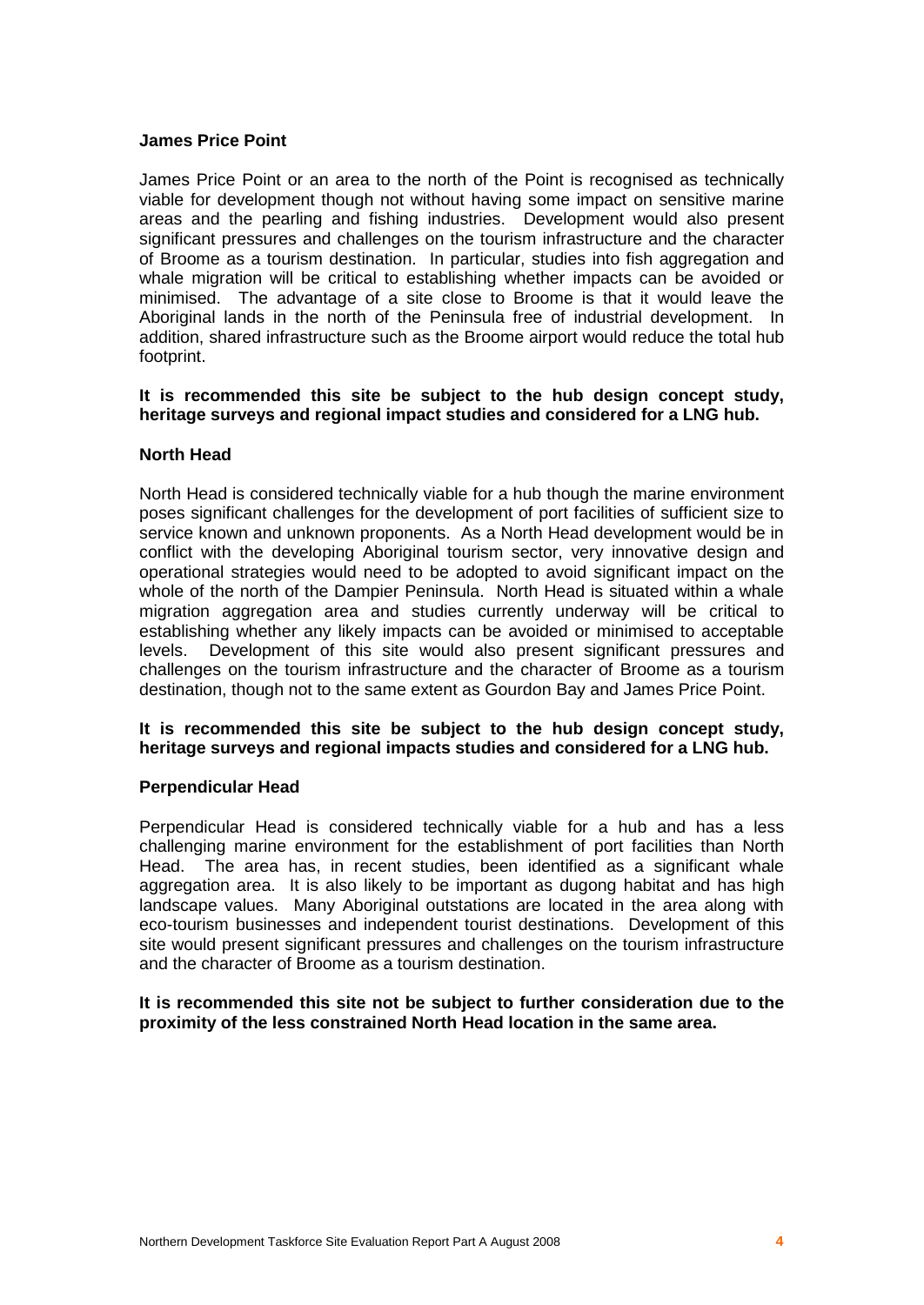# **Packer Island**

Packer Island is considered technically viable for a hub but would require significant site works as the coastal geomorphology is seen as unstable and the low lying lands near the coast would require infill. The site has significant environmental diversity with a number of sensitive environments including mangrove forests, tidal creeks, monsoonal vine thickets and mobile dunes present. The marine environment is significant due to the proximity of a Humpback whale migration pathway and aggregation area for cows and calves. The area has Aboriginal cultural significance and the site is not supported by the Traditional Owners for development. Development of this site would also present significant pressures and challenges on the tourism infrastructure and the character of Broome as a tourism destination.

#### **It is recommended this site not be subject to further consideration due to environmental and Aboriginal culture and heritage concerns.**

#### **Koolan Island**

Koolan Island does not have sufficient land for a suitable LNG hub site and would be uneconomic to develop for a single operator hub. The island is also environmentally constrained given its position in relation to the Buccaneer Archipelago. Development of this site would have some impact on marine tourism in this area.

#### **It is recommended this site not be subject to further consideration.**

#### **Wilson Point**

Wilson Point can technically meet the demands of a LNG hub site; however the cost, difficulty and impact of creating 1000 hectares of level land would be prohibitive. The Camden Sound area is recognised as a central Humpback whale calving ground and also hosts the initial Kimberley pearling leases located in Kuri Bay.

Wilson Point has Aboriginal cultural and heritage significance. It is within a region of outstanding natural, indigenous and historical values which may potentially include values that may meet criteria for national and possibly international heritage listing. Being remote and inaccessible by land, major development brings the risk of the opening of the region to a range of environmental impacts including introduced pests and weeds, particularly if a road to the hub was constructed. The tourism industry believes that development of this site will have a major undermining impact on marine tourism in this area.

#### **It is recommended this site not be subject to further consideration.**

# **Maret Islands**

The Maret Islands do not have sufficient land to meet the area requirements for a suitably sized LNG hub site. The Maret Islands may be technically viable for a single company operated hub site processing up to 30 Mtpa of LNG which would represent a significant proportion of the estimated annual production from the field. The Maret Islands have the advantage of needing minimal site works and little shipping channel or dredging requirements. A high proportion of the islandsí total land area would be impacted upon by development.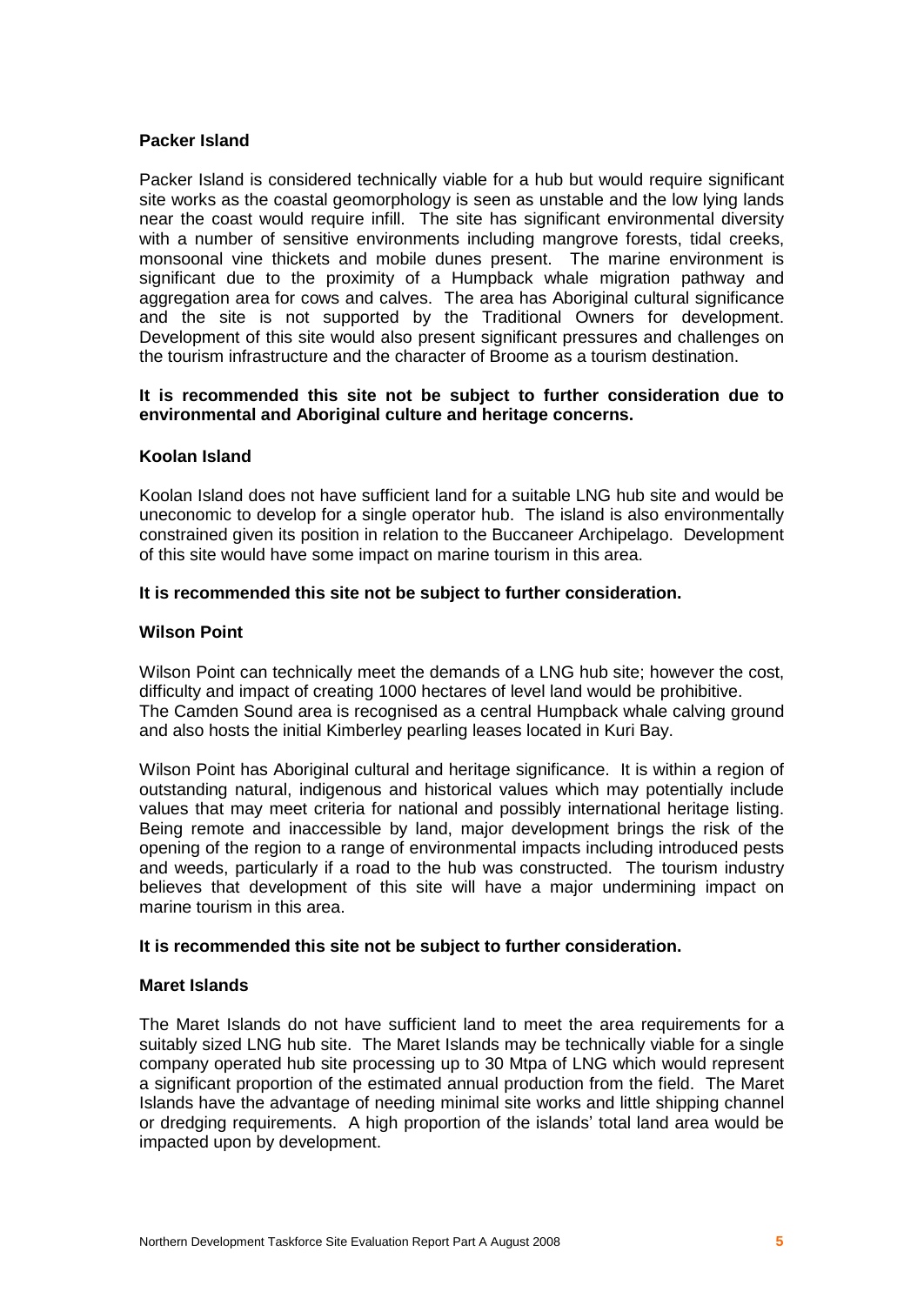The Maret Islands sit within a region of outstanding natural, indigenous and historical values which has potential to include values that may meet criteria for national and possibly international heritage listing. The marine environment includes highly diverse coral reefs. It is noted that the Maret Islands lie outside of the main whale transit routes and have the best natural port conditions of any of the sites. INPEX has prepared project development strategies which it considers appropriate to avoid, minimise or mitigate all known environmental and heritage impacts. The tourism industry believes that development of this site will have a major undermining impact on marine tourism in this area.

#### **It is recommended this site not be subject to further consideration as a LNG hub.**

#### **Cape Voltaire**

Cape Voltaire is a technically difficult site. It lies within a region of outstanding natural, indigenous and historical values which has potential to include values that may meet criteria for national and possibly international heritage listing. As a remote mainland location, the potential for future road access would risk a range of environmental impacts, including pests and weeds with wider regional impacts.

Cape Voltaire is a destination for a range of Kimberley wilderness experiences and its development for a LNG hub would significantly undermine the viability of the region's tourism industry. Cape Voltaire has had limited technical, environmental and heritage study and it is likely further constraints will be identified if the site is shortlisted. The tourism industry also believes that development of this site will have a major undermining impact on marine tourism in this area.

#### **It is recommended this site not be subject to further consideration.**

#### **Anjo Peninsula**

At this time the assessment of the Anjo Peninsula site can only be based on desk top evaluations as on-ground technical and environmental studies have not yet been completed. The Traditional Owners suggested this location due to its current and likely future use as a support base for helicopters servicing the offshore gas fields of the north-west Kimberley.

Anjo Peninsula lies within a region of outstanding natural, indigenous and historical values which has potential to include values that may meet criteria for national and possibly international heritage listing. The tourism industry believes that development of this site will have some impact on marine and Aboriginal tourism in this area.

The site on the Anjo Peninsula identified by oil and gas consultants Gaffney Cline & Associates is of a similar distance from the gas fields as Gourdon Bay and is likely to be similarly technically and economically challenging.

#### **It is recommended this site be subject to environmental site studies and a geotechnical assessment prior to further consideration as a site for a LNG hub.**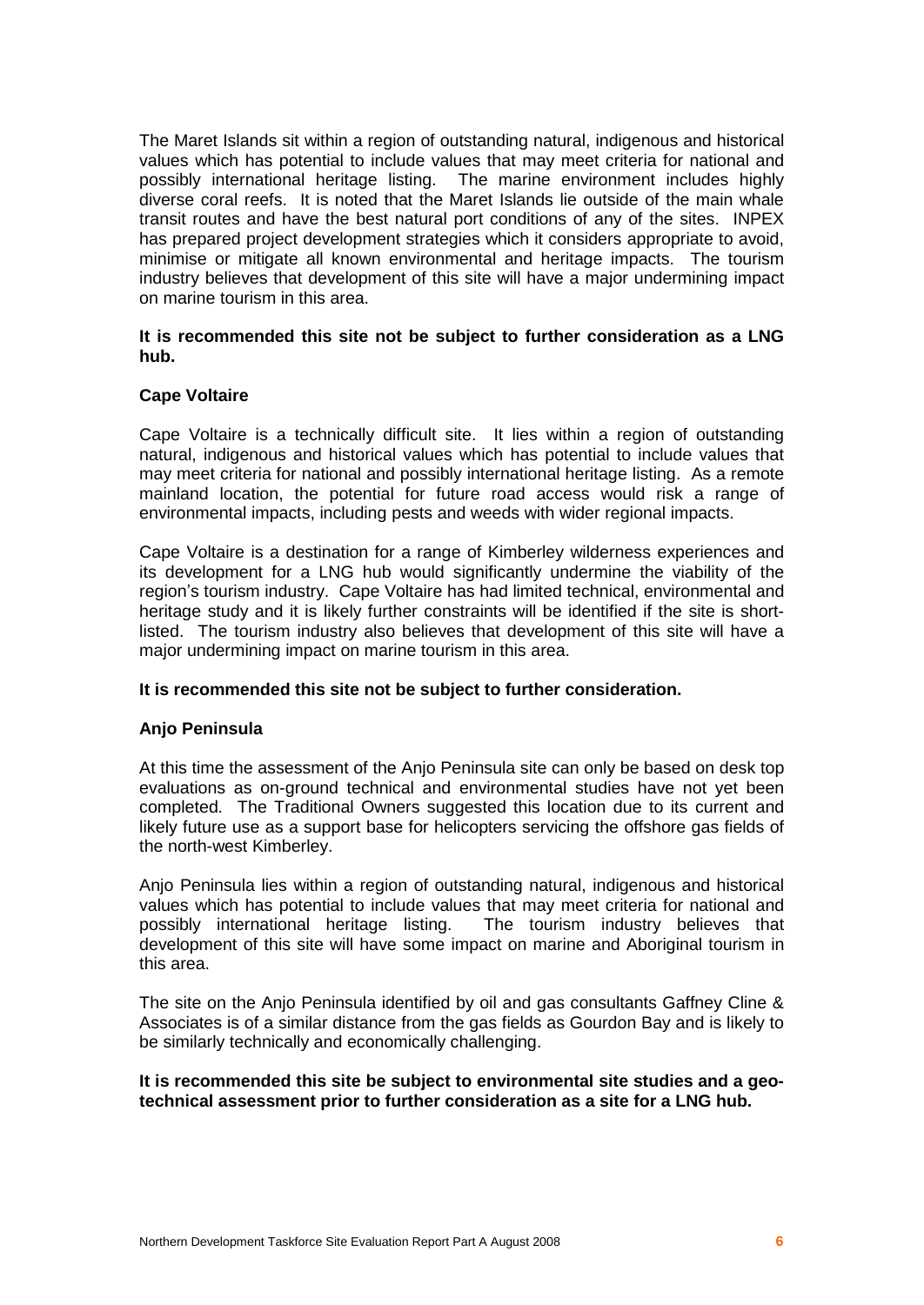As such, the NDT site evaluation process has identified four potential locations for further assessment.

These are:

- **Gourdon Bay**
- **James Price Point**
- **North Head**
- **Anjo Peninsula**



It is important to note that Traditional Owners have not given any form of agreement to any site in the Kimberley being used for the processing of LNG but have actively participated in the site evaluation process and have agreed to proceed with a process that will lead to the identification of a preferred site.

In addition to the sites identified, the NDT acknowledges that Inpex Browse Ltd may wish to submit its draft Environmental Review and Management Plan and draft Environmental Impact Statement for the Maret Islands to the EPA and DEWHA respectively for consideration.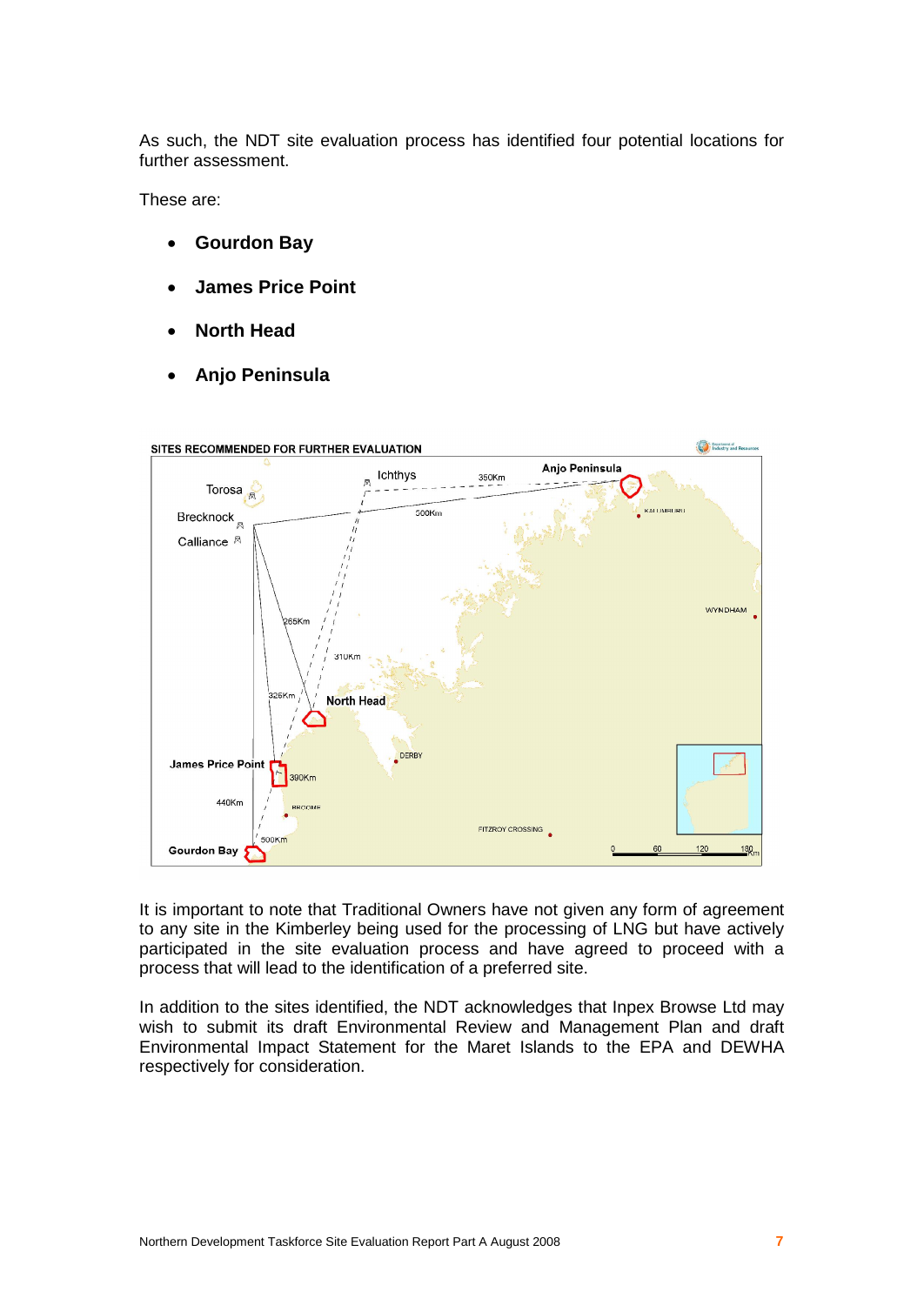# 4. Evaluation Methodology

# **4.1.Technical Criteria Including Other Land Requirements**

The NDT commissioned international oil and gas consultants Gaffney Cline & Associates (GCA) to validate the technical criteria used by industry in its screening of 43 sites in the Kimberley. GCA were also requested to independently technically evaluate sites previously short-listed by the oil and gas industry. GCA produced three separate reports which are available on the website of the Department of Industry and Resources [www.doir.wa.gov.au/ndt](http://www.doir.wa.gov.au/ndt) .

The technical criteria are:

- Elevation above 10-20 m Australian Height Datum (AHD) to protect hub from surge tides and extreme events;
- Elevated site close to coast (<4 kms to loading facilities) to limit cryogenic gas line length:
- Reasonably level site to minimize earthworks and ground disturbance;
- Geotechnical stability and workability, sands/rock to reduce piling requirements;
- Land slope less than 5 degrees at plant location:
- Deep water(14 m) access at port with limited need for dredging;
- Port / jetty capacity for multiple berths and jetty length <5kms;
- Reasonable shelter from long duration swell waves, minimal breakwater requirement;
- Substrate suitable for port infrastructure;
- Low ocean currents required for shipping ingress and exit. Wave heights and periods within acceptable range for berthing and port availability;
- Suitable shoreline access for gas pipelines; and
- Acceptable currents for LNG carrier manoeuvring <4 knots.

GCA also considered the piping of gas to various locations and advised that the relatively high content of carbon dioxide in the gas required the primary treatment of the gas as close to the gas field as possible due to the corrosive nature of the gas. Once "dried", the gas can be piped over long distances but additional gas compression will be required for distances in excess of 500 kms from the field. GCA has indicated the respective size of the Woodside Browse and Inpex Browse projects required separate pipelines to the processing plant, hence upstream integration of the projects was not possible.

GCA recommended a 950 hectare site be identified for a hub which would allow for up to 10 gas trains (50 -70 Mtpa LNG), a gas to liquids plant and an ammonia plant. In addition to the industrial land area, the site would need to offer appropriate buffer zones between the plant and other areas of occupation. The hub will require additional land foran airstrip should it be located away from exiting infrastructure, and worker accommodation, work camps and associated areas may be sited outside of the hub industrial precinct to integrate better with local area planning. It should be noted that assessment of consequential impacts from associated activities and infrastructure outside of the hub will occur as part of the strategic assessment.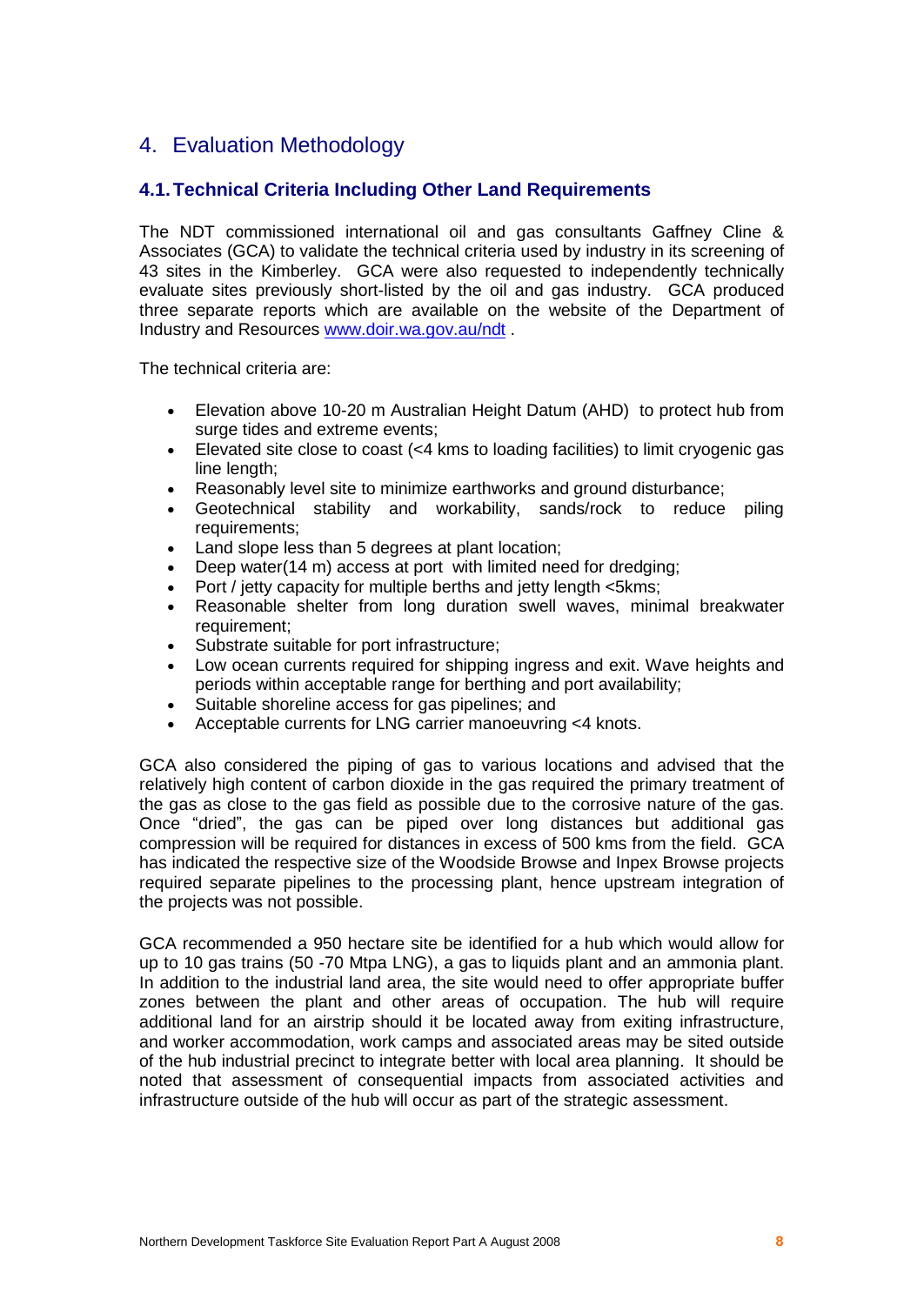# **4.2.Advantages of a Hub**

The GCA report has identified potential capital expenditure savings on installed cost of between \$85US million and \$2US billion for a single gas processing hub over stand-alone projects. The capital savings are dependant on the level of project integration. In addition, it identified estimated operational savings of \$290US million per annum based on a total of 18 Mtpa of gas production from four trains. Off-setting these gains is the cost (estimated to be \$4-6US million per km) of piping the gas to a hub site compared with individual processing site options, including Scott Reef for the Woodside Browse project and the Maret Islands for the Inpex Browse project.

The major advantage of establishing a gas processing hub is that both known and currently unknown gas processing proponents will have certainty of access to a site approved for processing infrastructure. The hub will provide the operating environment to ensure worldís best practice in environmental management and emissions control, plant maintenance, health and safety, heritage protection and accident and hazard response. A hub will also ensure that the Kimberley community benefits from employment and business opportunities.

A single gas processing hub to service Browse Basin gas reserves has important environmental benefits confining impacts to a single suitable location and avoiding piecemeal industrial development along the remote Kimberley coastline. A single hub also substantially reduces the total footprint of environmental impact, minimising the cumulative impacts of multiple port facilities, shipping lanes and support infrastructure such as airstrips, lay-down areas and accommodation requirements. It also limits intrusive night time impact of light shine along this remote coastal region.

As such, a range of terrestrial and marine requirements have been described for the evaluation process that would be required for a suitably sized gas processing hub.

# **4.3.Consultation**

The NDT established a Site Evaluation Panel to undertake the site assessment process. The panel consists of senior officers with relevant expertise from a range of government departments including:

- Industry and Resources;
- Environment and Conservation:
- Indigenous Affairs;
- Planning and Infrastructure;
- Office of Native Title;
- Fisheries;
- Tourism Western Australia;
- LandCorp;
- The Heritage Council; and
- Kimberley Development Commission.

This report draws upon this group's consideration of the environmental, heritage and socio-economic values that could be impacted upon by a LNG hub development. Where possible, these have been evaluated on a regional and/or site specific basis.

The process involved the gathering of both quantitative and qualitative information, the design and execution of selective marine and terrestrial studies, field trips with Traditional Owners and the preparation of preliminary assessments. It culminated in a series of evaluation workshops in the Kimberley and Perth during July and August 2008. Detailed information on these workshops is presented in Part B of this report.